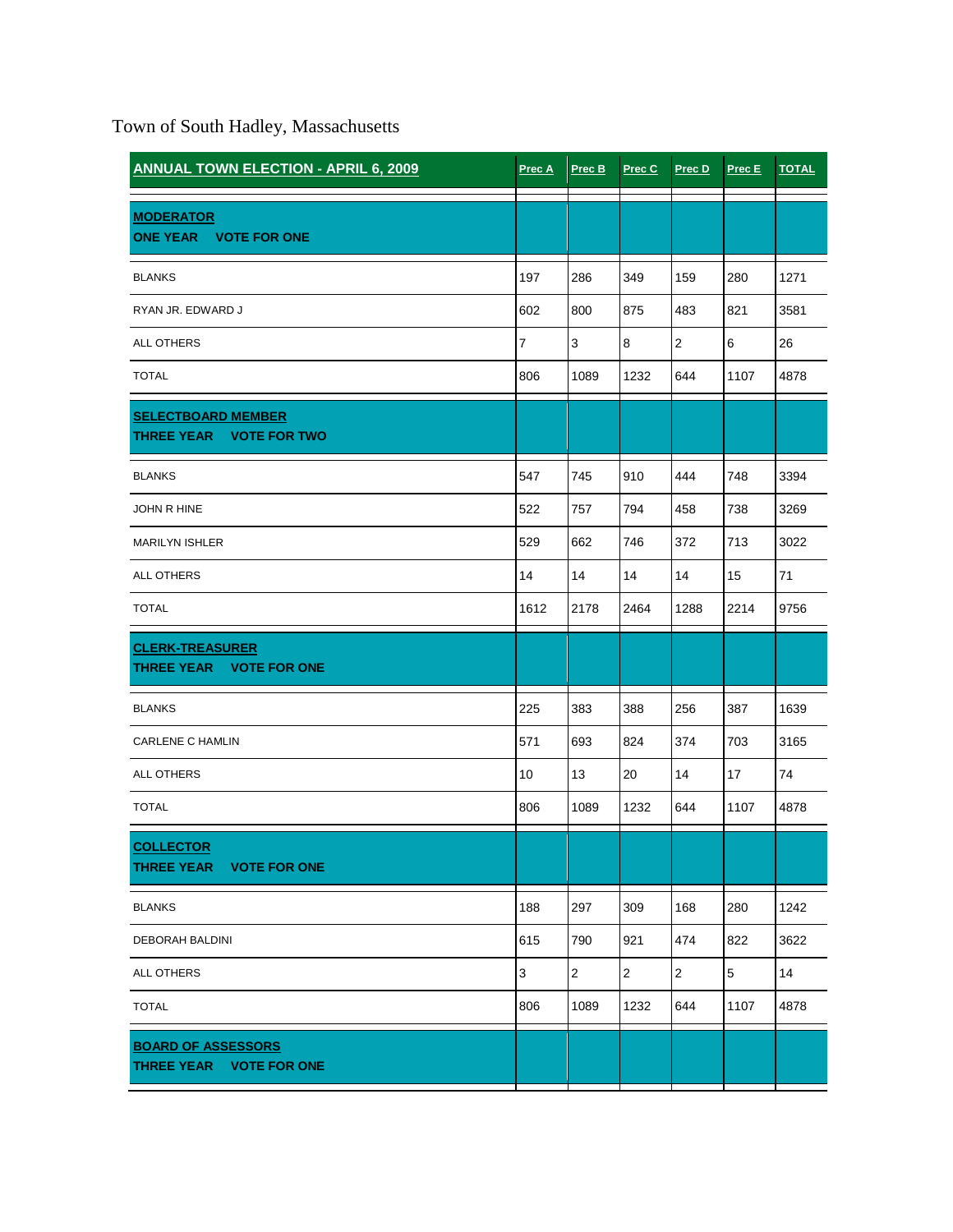| <b>BLANKS</b>                                                        | 190                     | 309            | 316          | 190                     | 312          | 1317       |
|----------------------------------------------------------------------|-------------------------|----------------|--------------|-------------------------|--------------|------------|
| <b>HAZEL SNOPEK</b>                                                  | 613                     | 778            | 913          | 452                     | 792          | 3548       |
| ALL OTHERS                                                           | $\mathsf 3$             | $\mathbf 2$    | $\mathbf{3}$ | $\boldsymbol{2}$        | 3            | 13         |
| <b>TOTAL</b>                                                         | 806                     | 1089           | 1232         | 644                     | 1107         | 4878       |
| <b>SCHOOL COMMITTEE</b><br>THREE YEAR VOTE FOR ONE                   |                         |                |              |                         |              |            |
| <b>BLANKS</b>                                                        | 221                     | 356            | 397          | 229                     | 340          | 1543       |
| LORRAINE LIANTONIO                                                   | 581                     | 730            | 830          | 414                     | 762          | 3317       |
| <b>ALL OTHERS</b>                                                    | $\overline{\mathbf{4}}$ | $\mathbf{3}$   | $\mathbf 5$  | $\mathbf{1}$            | 5            | 18         |
| <b>TOTAL</b>                                                         | 806                     | 1089           | 1232         | 644                     | 1107         | 4878       |
| <b>BOARD OF HEALTH</b><br><b>THREE YEAR</b><br><b>VOTE FOR ONE</b>   |                         |                |              |                         |              |            |
| <b>BLANKS</b>                                                        | 215                     | 329            | 352          | 204                     | 320          | 1420       |
| <b>HERMAN PICARD</b>                                                 | 586                     | 759            | 874          | 438                     | 784          | 3441       |
| ALL OTHERS                                                           | $\mathbf 5$             | $\mathbf{1}$   | 6            | $\overline{2}$          | 3            | 17         |
| <b>TOTAL</b>                                                         | 806                     | 1089           | 1232         | 644                     | 1107         | 4878       |
| <b>MUNICIPAL LIGHT BOARD</b><br>THREE YEAR VOTE FOR ONE              |                         |                |              |                         |              |            |
| <b>BLANKS</b>                                                        | 164                     | 221            | 240          | 140                     | 231          | 996        |
| JEFFREY LABREQUE                                                     | 432                     | 527            | 617          | 330                     | 589          | 2495       |
| EDWARD WYKOWSKI                                                      | 209                     | 341            | 375          | 174                     | 286          | 1385       |
| ALL OTHERS                                                           | 1                       | $\overline{0}$ | 0            | $\overline{0}$          | 1            | $\sqrt{2}$ |
| <b>TOTAL</b>                                                         | 806                     | 1089           | 1232         | 644                     | 1107         | 4878       |
| <b>TRUSTEES FOR FREE PUBLIC LIBRARY</b><br>THREE YEAR VOTE FOR THREE |                         |                |              |                         |              |            |
| <b>BLANKS</b>                                                        | 1259                    | 1770           | 2023         | 1060                    | 1798         | 7910       |
| CONSTANCE A CLANCY                                                   | 588                     | 752            | 864          | 404                     | 763          | 3371       |
| MITCHELL B RESNICK                                                   | 538                     | 723            | 779          | 453                     | 729          | 3222       |
| <b>LARRY FULLER</b>                                                  | 8                       | $\mathbf{1}$   | 4            | $\mathbf{1}$            | 5            | 19         |
| CAROL CONSTANT                                                       | $\mathbf 0$             | $\overline{2}$ | $\mathbf{1}$ | $\overline{\mathbf{4}}$ | $\mathbf{1}$ | $\bf 8$    |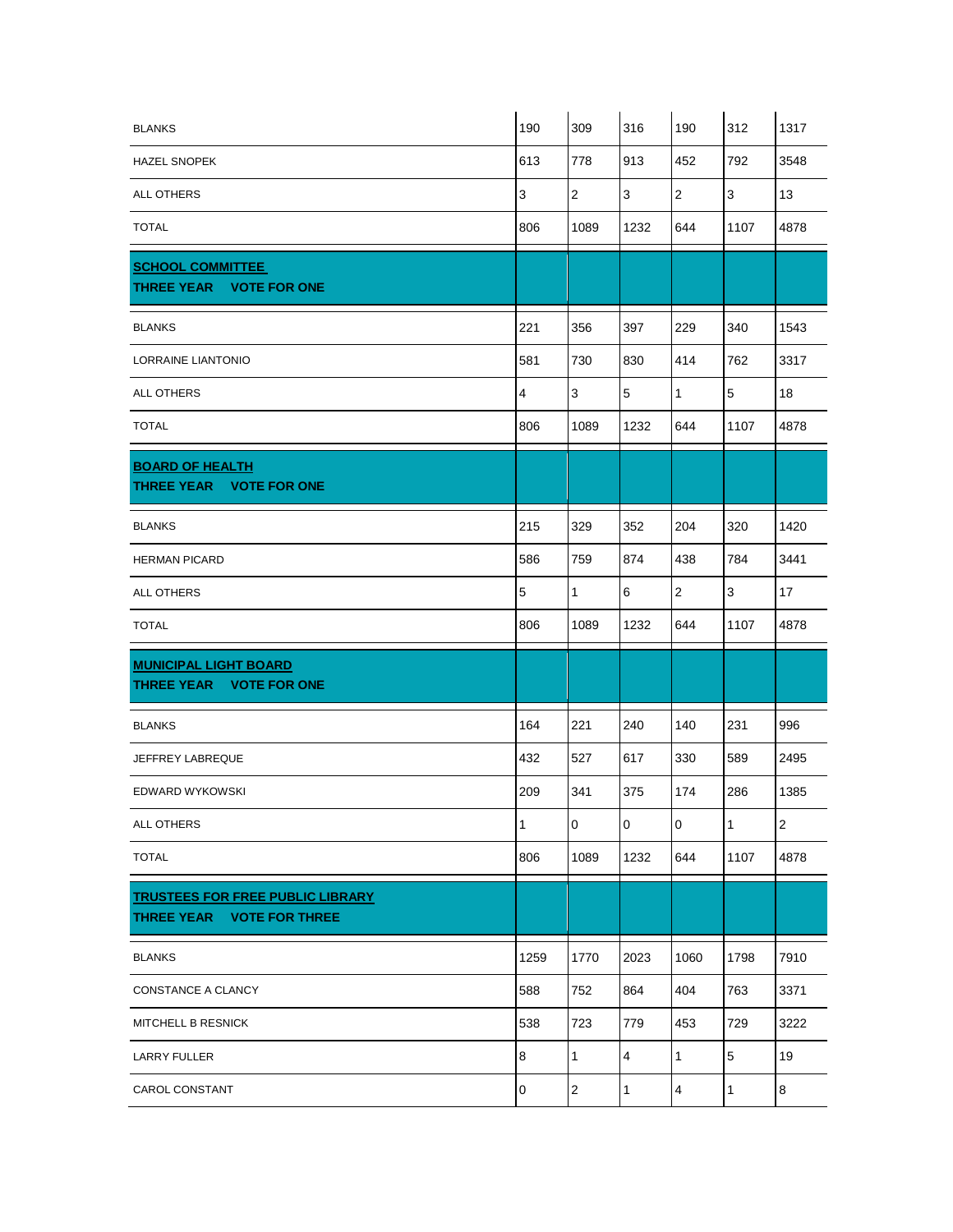| ALL OTHERS                                                                           | 25             | 19           | 25   | 10          | 25           | 104              |
|--------------------------------------------------------------------------------------|----------------|--------------|------|-------------|--------------|------------------|
| <b>TOTAL</b>                                                                         | 2418           | 3267         | 3696 | 1932        | 3321         | 14634            |
| <b>TRUSTEES FOR FREE PUBLIC LIBRARY</b><br>ONE YEAR VOTE FOR ONE                     |                |              |      |             |              |                  |
| <b>BLANKS</b>                                                                        | 228            | 350          | 387  | 208         | 333          | 1506             |
| <b>SHANE ROBITAILLE</b>                                                              | 575            | 738          | 842  | 433         | 771          | 3359             |
| ALL OTHERS                                                                           | $\mathbf{3}$   | $\mathbf{1}$ | 3    | 3           | 3            | 13               |
| <b>TOTAL</b>                                                                         | 806            | 1089         | 1232 | 644         | 1107         | 4878             |
| <b>PLANNING BOARD</b><br>FIVE YEAR VOTE FOR ONE                                      |                |              |      |             |              |                  |
| <b>BLANKS</b>                                                                        | 223            | 364          | 402  | 208         | 347          | 1544             |
| ANN E GRIFFIN                                                                        | 579            | 725          | 827  | 431         | 757          | 3319             |
| ALL OTHERS                                                                           | $\overline{4}$ | 0            | 3    | 5           | 3            | 15               |
| <b>TOTAL</b>                                                                         | 806            | 1089         | 1232 | 644         | 1107         | 4878             |
| <b>HOUSING AUTHORITY</b><br>FIVE YEAR VOTE FOR ONE                                   |                |              |      |             |              |                  |
| <b>BLANKS</b>                                                                        | 230            | 358          | 406  | 228         | 359          | 1581             |
| MARY A DUFAULT                                                                       | 573            | 731          | 823  | 416         | 745          | 3288             |
| <b>ALL OTHERS</b>                                                                    | $\mathsf 3$    | $\mathbf 0$  | 3    | $\mathbf 0$ | $\mathbf{3}$ | $\boldsymbol{9}$ |
| <b>TOTAL</b>                                                                         | 806            | 1089         | 1232 | 644         | 1107         | 4878             |
| <b>TOWN MEETING MEMBER PRECINCT A</b><br><b>THREE YEARS</b><br><b>VOTE FOR EIGHT</b> |                |              |      |             |              |                  |
| <b>BLANKS</b>                                                                        | 4280           |              |      |             |              |                  |
| ANN EATON, Candidate for Re-election                                                 | 531            |              |      |             |              |                  |
| DAVID G EWING, Candidate for Re-election                                             | 501            |              |      |             |              |                  |
| LARRY S FULLER, Candidate for Re-election                                            | 508            |              |      |             |              |                  |
| MICHAEL LAFRENIERE, Candidate for Re-election                                        | 507            |              |      |             |              |                  |
| <b>WRITE-INS</b>                                                                     | 121            |              |      |             |              |                  |
| <b>TOTAL</b>                                                                         | 6448           |              |      |             |              |                  |
| <b>TOWN MEETING MEMBER PRECINCT B</b>                                                |                |              |      |             |              |                  |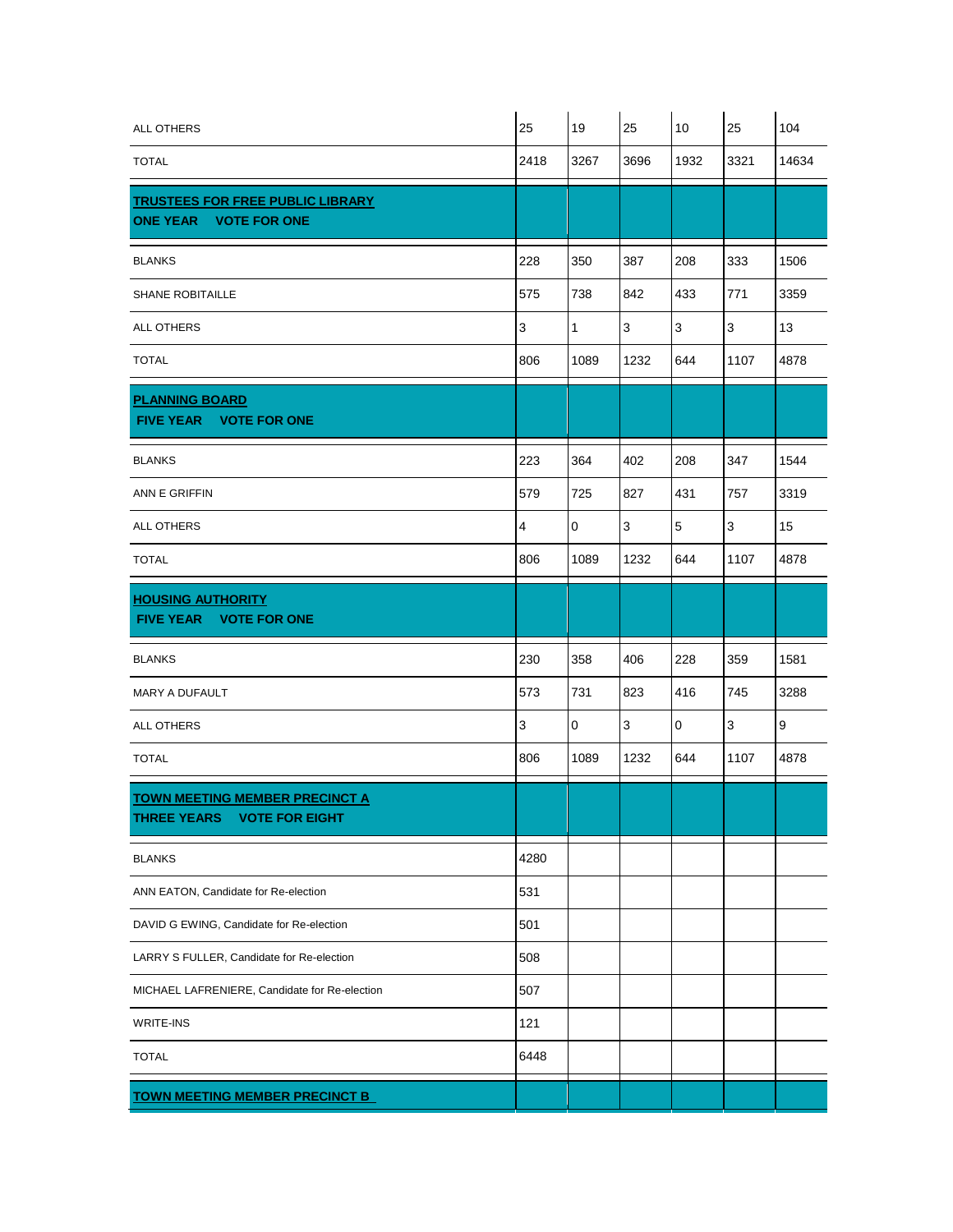| THREE YEARS VOTE FOR EIGHT                                                      |      |      |      |  |
|---------------------------------------------------------------------------------|------|------|------|--|
| <b>BLANKS</b>                                                                   | 5214 |      |      |  |
| LUCILLE J BLASKO, Candidate for Re-election                                     | 672  |      |      |  |
| ROBERT F BLASKO, SR., Candidate for Re-election                                 | 655  |      |      |  |
| KATHLEEN KEANE, Candidate for Re-election                                       | 661  |      |      |  |
| MICHAEL KEANE, Candidate for Re-election                                        | 652  |      |      |  |
| PAMELA LANNON                                                                   | 639  |      |      |  |
| WRITE-INS                                                                       | 19   |      |      |  |
| <b>TOTAL</b>                                                                    | 8512 |      |      |  |
| <b>TOWN MEETING MEMBER PRECINCT C</b>                                           |      |      |      |  |
| THREE YEARS VOTE FOR EIGHT                                                      |      |      |      |  |
| <b>BLANKS</b>                                                                   |      | 8957 |      |  |
| ROBERT P ZIOMEK, Candidate for Re-election                                      |      | 821  |      |  |
| WRITE-INS                                                                       |      | 78   |      |  |
| <b>TOTAL</b>                                                                    |      | 9856 |      |  |
| <b>TOWN MEETING MEMBER PRECINCT C</b><br><b>ONE YEAR</b><br><b>VOTE FOR ONE</b> |      |      |      |  |
| <b>BLANKS</b>                                                                   |      | 1173 |      |  |
| WRITE-INS                                                                       |      | 59   |      |  |
| <b>TOTAL</b>                                                                    |      | 1232 |      |  |
| <b>TOWN MEETING MEMBER PRECINCT D</b><br>THREE YEARS VOTE FOR EIGHT             |      |      |      |  |
| <b>BLANKS</b>                                                                   |      |      | 3271 |  |
| MARGARET E JODOIN, Candidate for Re-election                                    |      |      | 417  |  |
| PATRICIA C KRASKE, Candidate for Re-election                                    |      |      | 405  |  |
| MATTHEW J MCDONOUGH, Candidate for Re-election                                  |      |      | 416  |  |
| MICHAEL FISHER                                                                  |      |      | 399  |  |
| <b>WRITE-INS</b>                                                                |      |      | 244  |  |
| <b>TOTAL</b>                                                                    |      |      | 5152 |  |
| <b>TOWN MEETING MEMBER PRECINCT E</b>                                           |      |      |      |  |